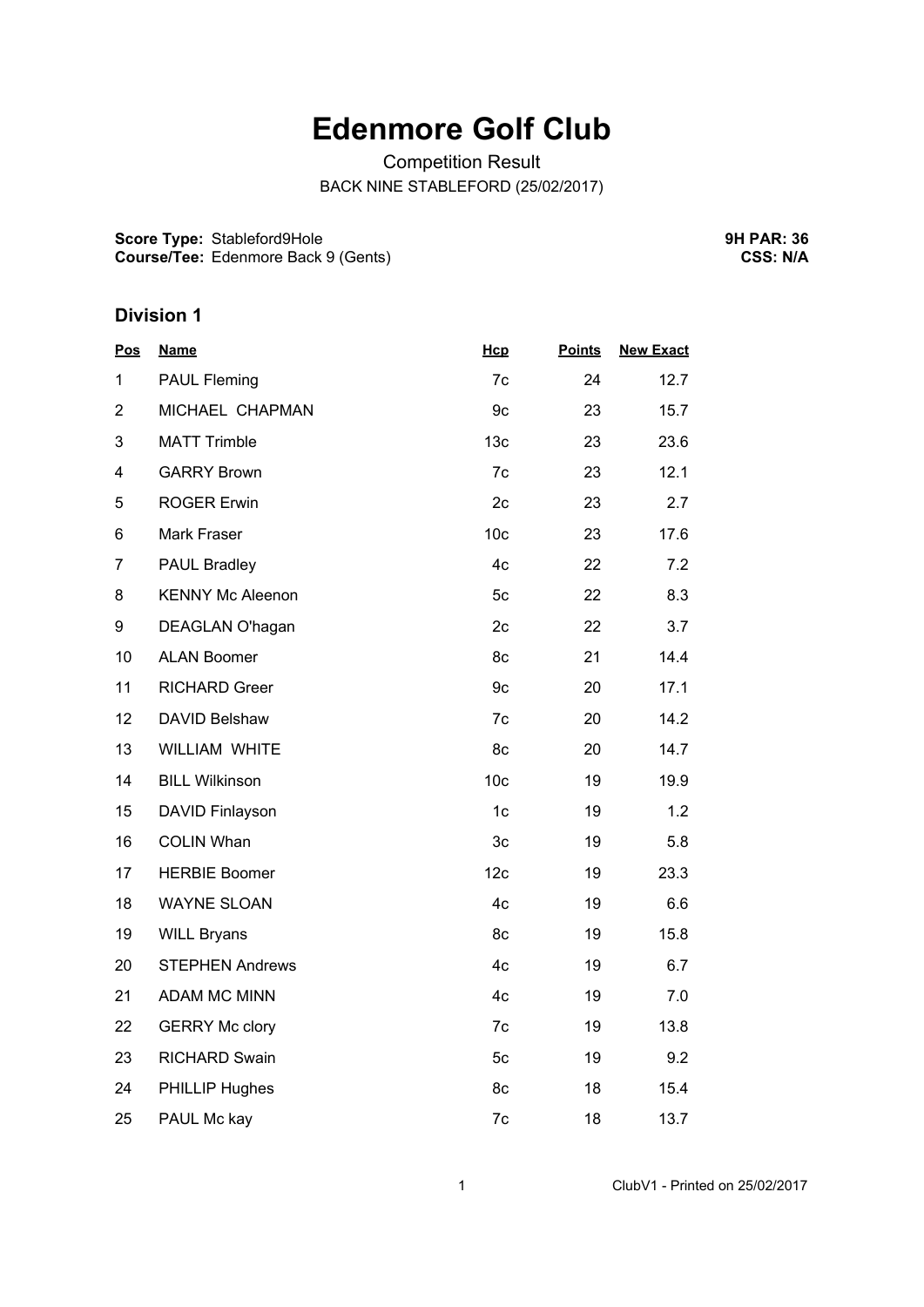## **Division 1**

| <b>Pos</b> | <b>Name</b>              | Hcp             | <b>Points</b> | <b>New Exact</b> |  |
|------------|--------------------------|-----------------|---------------|------------------|--|
| 26         | PAUL Murray              | 4c              | 18            | 8.0              |  |
| 27         | <b>NEIL Lamont</b>       | 6c              | 18            | 11.7             |  |
| 28         | <b>STUART Cameron</b>    | 6c              | 18            | 11.6             |  |
| 29         | <b>Christopher Loney</b> | 9c              | 18            | 18.0             |  |
| 30         | <b>ALISTAIR Simpson</b>  | 7c              | 18            | 12.9             |  |
| 31         | PETER WHITESIDE          | 7c              | 18            | 13.3             |  |
| 32         | <b>STEPHEN Dunlop</b>    | 8c              | 18            | 15.0             |  |
| 33         | <b>BASIL Irwin</b>       | 10 <sub>c</sub> | 18            | 18.6             |  |
| 34         | <b>JOSH Logan</b>        | 2 <sub>c</sub>  | 18            | 4.4              |  |
| 35         | <b>JACKIE Gilliland</b>  | 8c              | 18            | 16.3             |  |
| 36         | <b>KEN Beeton</b>        | 7c              | 18            | 14.4             |  |
| 37         | PAT Cushnahan            | 10 <sub>c</sub> | 18            | 19.4             |  |
| 38         | <b>IAN Hutchison</b>     | 5c              | 18            | 9.4              |  |
| 39         | <b>COLIN Mathewson</b>   | 11c             | 17            | 22.4             |  |
| 40         | <b>RONNIE Girvan</b>     | 4c              | 17            | 7.0              |  |
| 41         | <b>KEITH Steenson</b>    | 4c              | 17            | 6.5              |  |
| 42         | <b>MICHAEL Currie</b>    | 7c              | 17            | 13.8             |  |
| 43         | DESMOND Mc carthy        | 13 <sub>c</sub> | 17            | 26.0             |  |
| 44         | Ciaran Connor            | 8c              | 17            | 16.2             |  |
| 45         | Herbie Goode             | 11c             | 17            | 22.0             |  |
| 46         | <b>JOHN Boyles</b>       | 4c              | 17            | 8.1              |  |
| 47         | <b>DAMIEN Mullan</b>     | 11c             | 17            | 21.3             |  |
| 48         | <b>BILL Henderson</b>    | 6c              | 17            | 11.2             |  |
| 49         | <b>PHILLIP Steele</b>    | 9c              | 17            | 17.8             |  |
| 50         | <b>SEAN MC KEGNEY</b>    | 13 <sub>c</sub> | 17            | 26.0             |  |
| 51         | <b>CRAIG Mc Veigh</b>    | 8c              | 17            | 16.3             |  |
| 52         | JONATHAN Mc gahey        | 8c              | 17            | 14.6             |  |
| 53         | <b>ROBERT Watson</b>     | 10 <sub>c</sub> | 17            | 20.3             |  |
| 54         | <b>KENNY Hylands</b>     | 9c              | 17            | 17.9             |  |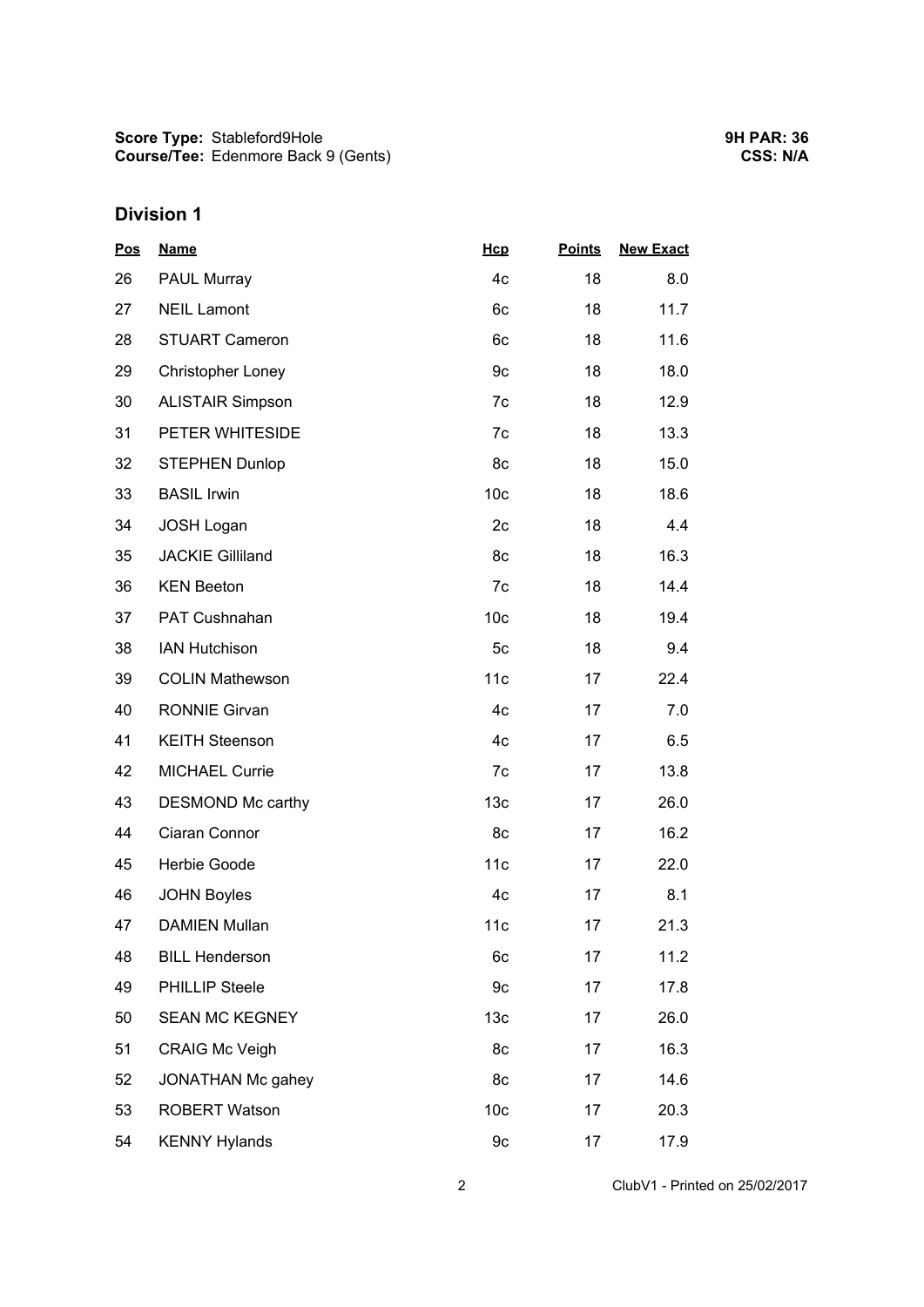## **Division 1**

| <b>Pos</b> | <b>Name</b>             | Hcp             | <b>Points</b> | <b>New Exact</b> |  |
|------------|-------------------------|-----------------|---------------|------------------|--|
| 55         | <b>ROGER Wilkinson</b>  | 8c              | 16            | 16.0             |  |
| 56         | PETER Nelson            | 11c             | 16            | 21.1             |  |
| 57         | Gerard Keenan           | 11c             | 16            | 21.1             |  |
| 58         | <b>KYLE Garrett</b>     | 9c              | 16            | 17.7             |  |
| 59         | <b>GEOFF Burrowes</b>   | 7c              | 16            | 14.3             |  |
| 60         | <b>HAROLD Spence</b>    | 8c              | 16            | 15.9             |  |
| 61         | <b>TOM Chapman</b>      | 9c              | 16            | 17.2             |  |
| 62         | <b>BRYN Lister</b>      | 9c              | 16            | 18.2             |  |
| 63         | <b>MARTIN Brunty</b>    | 6c              | 16            | 11.4             |  |
| 64         | MICHAEL Watson          | 3c              | 16            | 5.6              |  |
| 65         | <b>GERWYN Young</b>     | 6c              | 15            | 11.4             |  |
| 66         | <b>KENNETH Logan</b>    | 8c              | 15            | 16.4             |  |
| 67         | <b>BRIAN Weir</b>       | 4c              | 15            | 7.3              |  |
| 68         | <b>DEREK Mc kinley</b>  | 10 <sub>c</sub> | 15            | 18.7             |  |
| 69         | <b>STEPHEN Hylands</b>  | 4c              | 15            | 7.0              |  |
| 70         | <b>JOHN Graham</b>      | 11c             | 15            | 21.9             |  |
| 71         | <b>ANDREW Bennett</b>   | 10 <sub>c</sub> | 15            | 18.8             |  |
| 72         | <b>NATHAN Lamont</b>    | 4c              | 15            | 6.5              |  |
| 73         | KEITH GREGSON           | 4c              | 15            | 7.2              |  |
| 74         | <b>SEAN Magill</b>      | 8c              | 15            | 16.0             |  |
| 75         | <b>TREVOR Mc neill</b>  | 12 <sub>c</sub> | 15            | 23.8             |  |
| 76         | <b>KEITH CLAYTON</b>    | 12 <sub>c</sub> | 14            | 24.1             |  |
| 77         | <b>ALAN Weir</b>        | 7c              | 14            | 14.1             |  |
| 78         | <b>KEVIN Kelly</b>      | 12 <sub>c</sub> | 14            | 23.7             |  |
| 79         | NEIL Mc dougall         | 6c              | 13            | 12.2             |  |
| 80         | <b>Greig Stewart</b>    | 10 <sub>c</sub> | 12            | 19.9             |  |
| 81         | <b>WILLIAM Lonsdale</b> | 8c              | 12            | 14.7             |  |
| 82         | <b>ALAN West</b>        | 8c              | 12            | 15.8             |  |
| 83         | <b>MERVYN Nicholson</b> | 11c             | 12            | 21.2             |  |